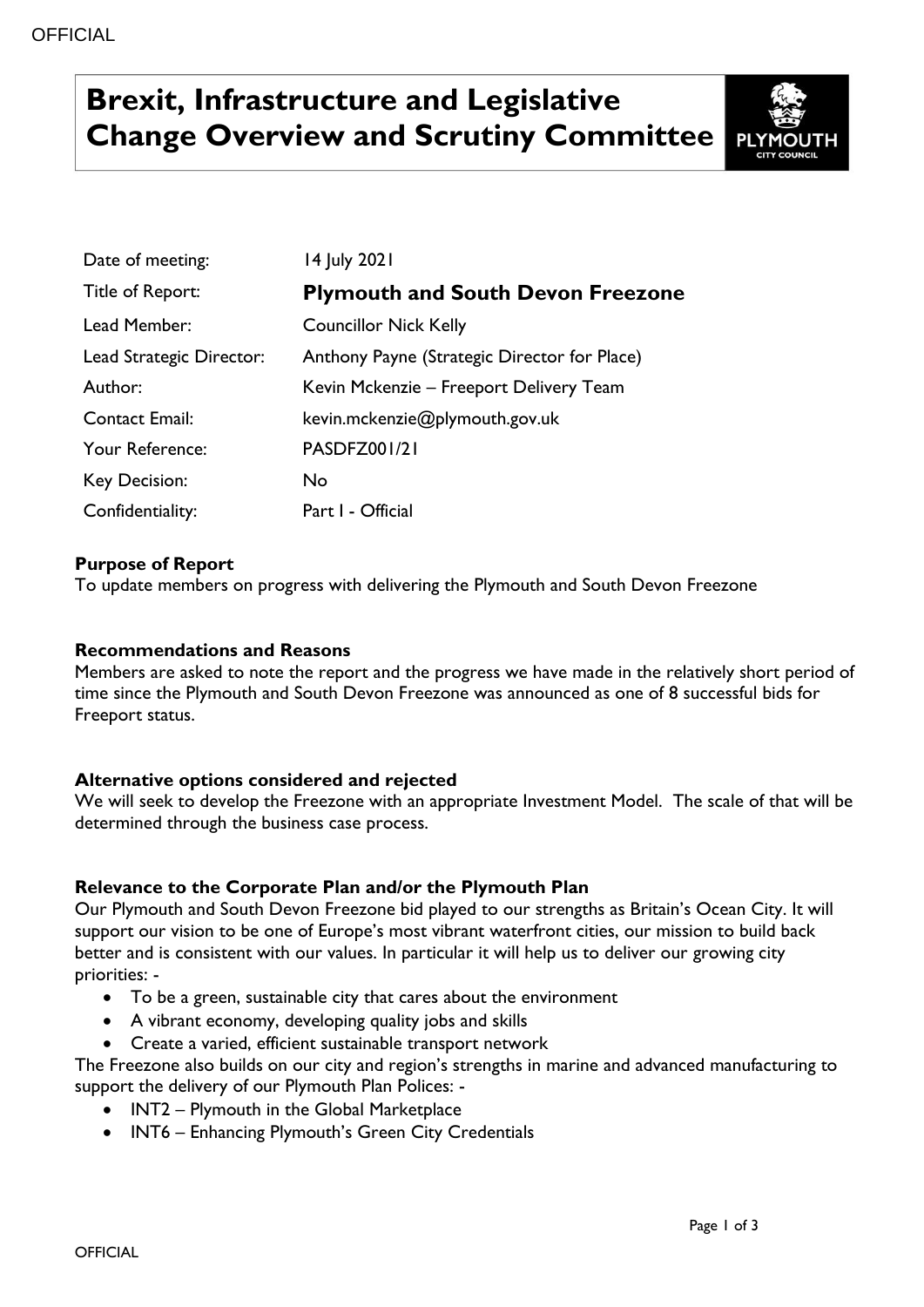#### **Implications for the Medium Term Financial Plan and Resource Implications:**

As the lead accountable body for the Plymouth and South Devon Freezone Plymouth City Council has undertaken to be responsible for borrowing against future business rates uplift to generate the required match funding. The borrowing requirement is expected to be in the order of £25m. Ongoing work and modelling will be required to ensure the business rates generated covers all borrowing costs and there are no additional costs or financial burden added to Plymouth's MTFP.

The Ministry for Housing, Communities and Local Government will provide some capacity funding to develop our Business Case, the first tranche of the £300,000 has been received, it is anticipated that additional funds will be provided as we pass key milestones in the delivery process.

#### **Carbon Footprint (Environmental) Implications:**

The Freezone is surrounded by areas of outstanding natural beauty and we are serious about our commitment to tackle climate change.

We have embedded our commitment to achieve Carbon Net Zero by 2030 by: -

- Decarbonising marine manufacturing and reducing the carbon impact of commuting.
- Encouraging short sea shipping routes to reduce carbon heavy road haulage.

 Developing innovation clusters around new clean low carbon technologies and clean propulsion.

We will expect businesses that want to operate from within the Freezone to support our ambitions for clean growth and we will use our Gateway policy to encourage them to have a net zero plan.

#### **Other Implications: e.g. Health and Safety, Risk Management, Child Poverty:**

*\* When considering these proposals members have a responsibility to ensure they give due regard to the Council's duty to promote equality of opportunity, eliminate unlawful discrimination and promote good relations between people who share protected characteristics under the Equalities Act and those who do not.*

- In the operational phase Plymouth and South Devon will be subject to the normal health and safety requirements applied to businesses operating in the UK.
- We are maintaining a comprehensive risk register which is reviewed regularly as we develop our business case.
- The Shadow Freezone Board have adopted an Equality and Diversity statement which is appended to this report and which was itself based on an Equality Impact Assessment carried out on our bid.

#### **Appendices**

*\*Add rows as required to box below*

|   | <b>Ref. Title of Appendix</b>           | <b>Exemption Paragraph Number</b> (if applicable)<br>If some/all of the information is confidential, you must indicate<br>why it is not for publication by virtue of Part 1 of Schedule 12A<br>of the Local Government Act 1972 by ticking the relevant box. |  |  |   |  |   |  |  |  |
|---|-----------------------------------------|--------------------------------------------------------------------------------------------------------------------------------------------------------------------------------------------------------------------------------------------------------------|--|--|---|--|---|--|--|--|
|   |                                         |                                                                                                                                                                                                                                                              |  |  | 4 |  | O |  |  |  |
|   | Plymouth and South Devon Freezone       |                                                                                                                                                                                                                                                              |  |  |   |  |   |  |  |  |
| B | <b>Equality and Diversity Statement</b> |                                                                                                                                                                                                                                                              |  |  |   |  |   |  |  |  |

# **Background papers:**